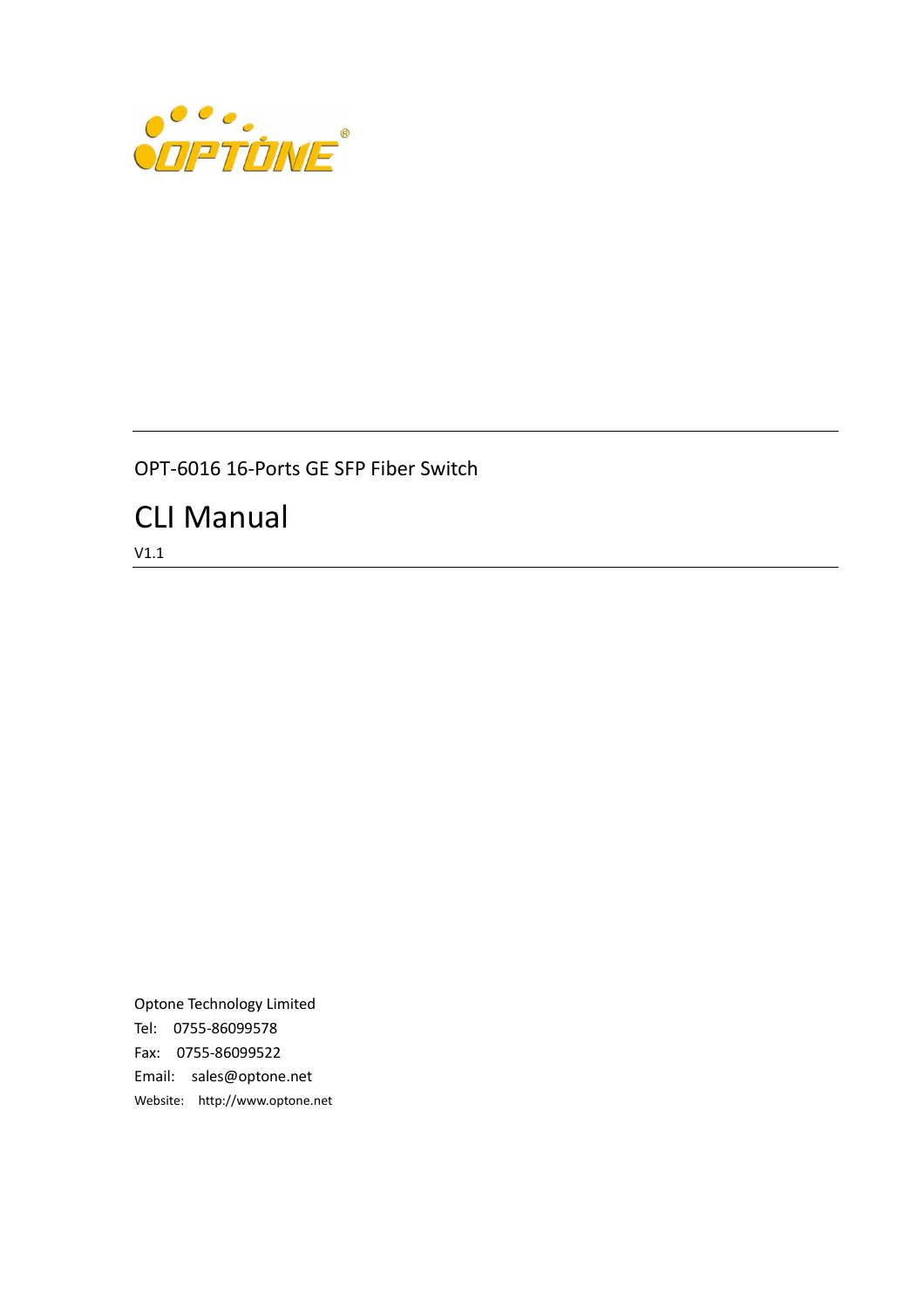## ©2017 OPTONE All Right Reserved

The copyright of this Instruction belongs to Optone Technology Limited. All rights reserved. No unit or individual may extract, reproduce, translate or distribute for commercial purposes in any way without the written permission of the copyright owner.

### Revision record

| Version | <b>Revision Explanation</b> |
|---------|-----------------------------|
| V1. 0   | The first official publish  |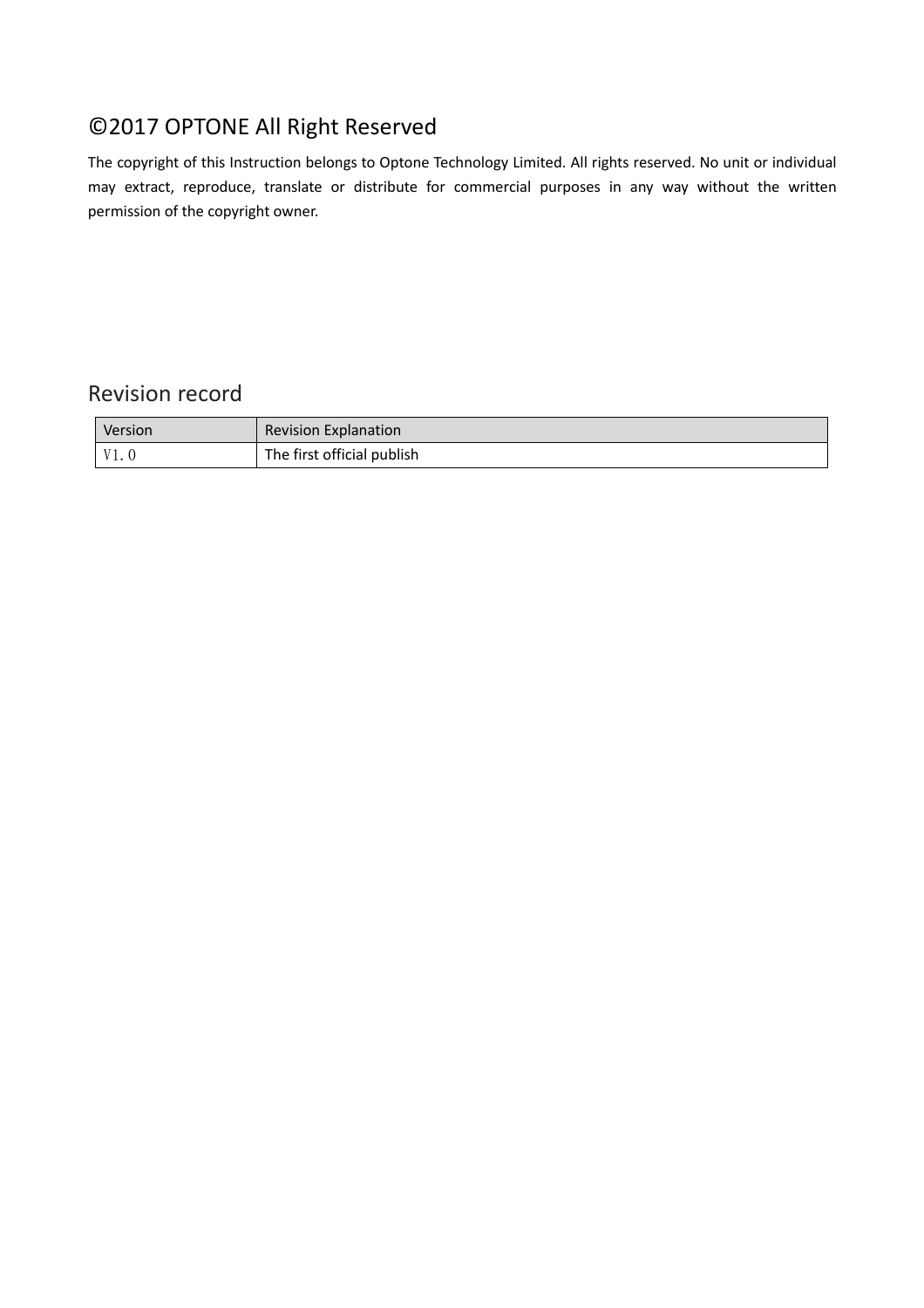# Content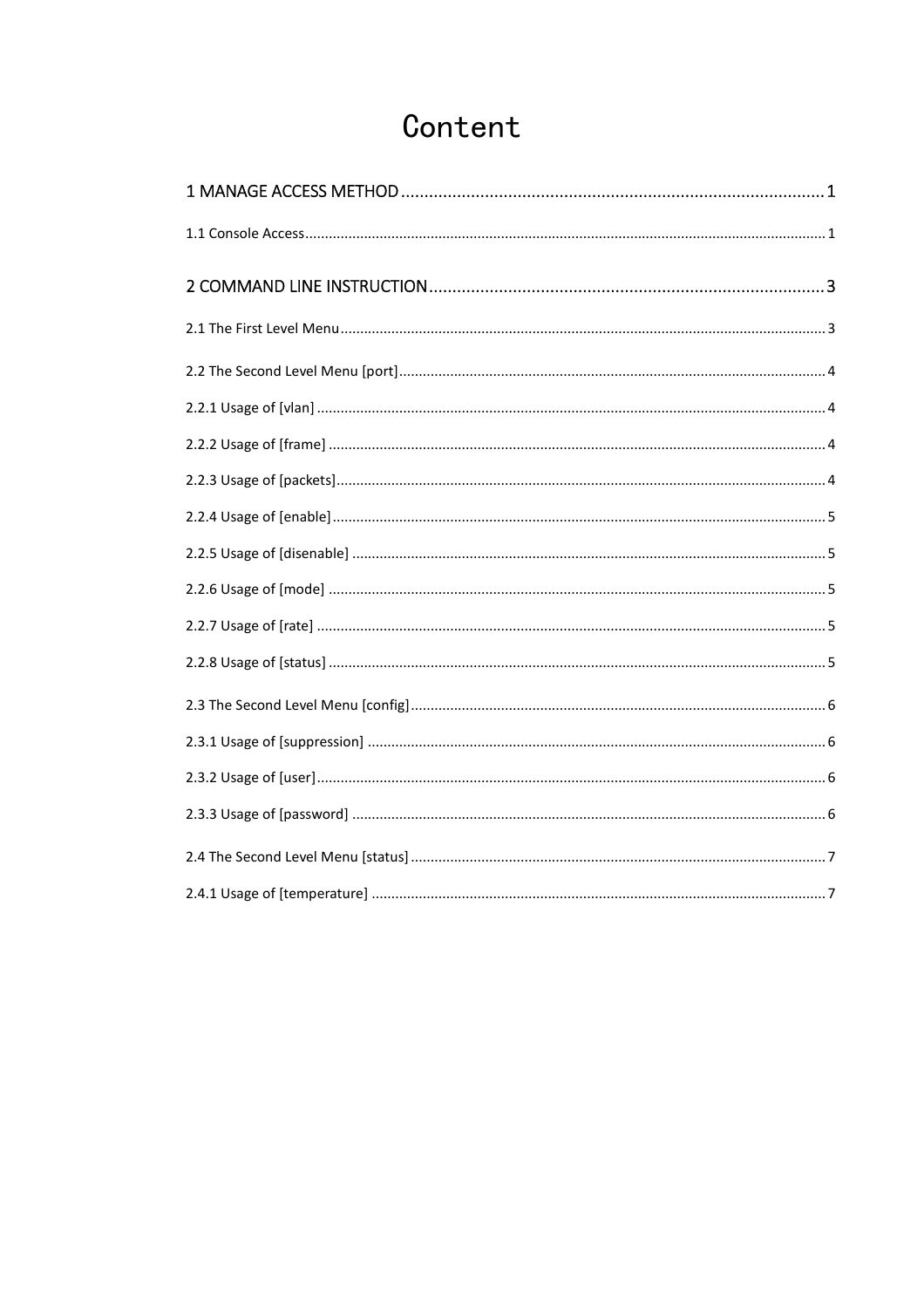# 1 Manage access method

Instruction:

The model supports Console manage access method. Default Management A/C: admin Default Management P/W: admin

## 1.1 Console Access

Note:



Please use the supplied serial management cable to connect.

Step 1: One side of the serial management cable connects to serial interface of a computer, and the other side connects to Console port of this model.

Step 2: Run Hyper Terminal of your windows system.

Step 3: Create a new connection, and enter an arbitrary name.

| <b>Connection Description</b>                       |        |
|-----------------------------------------------------|--------|
| New Connection                                      |        |
| Enter a name and choose an icon for the connection: |        |
| Name:                                               |        |
|                                                     |        |
| Icon:                                               |        |
| MG                                                  |        |
| Ш                                                   |        |
|                                                     |        |
| <b>OK</b>                                           | Cancel |
|                                                     |        |

Step 4: Select a proper port according to your actual situation.

| <b>Connect To</b> |                                                           |
|-------------------|-----------------------------------------------------------|
| switch            |                                                           |
|                   | Enter details for the phone number that you want to dial: |
| Country/region:   |                                                           |
| Area code:        |                                                           |
| Phone number:     |                                                           |
| Connect using:    | COM1                                                      |
|                   |                                                           |
|                   | <b>OK</b><br>Cancel                                       |

Step 5: Port settings are as follows: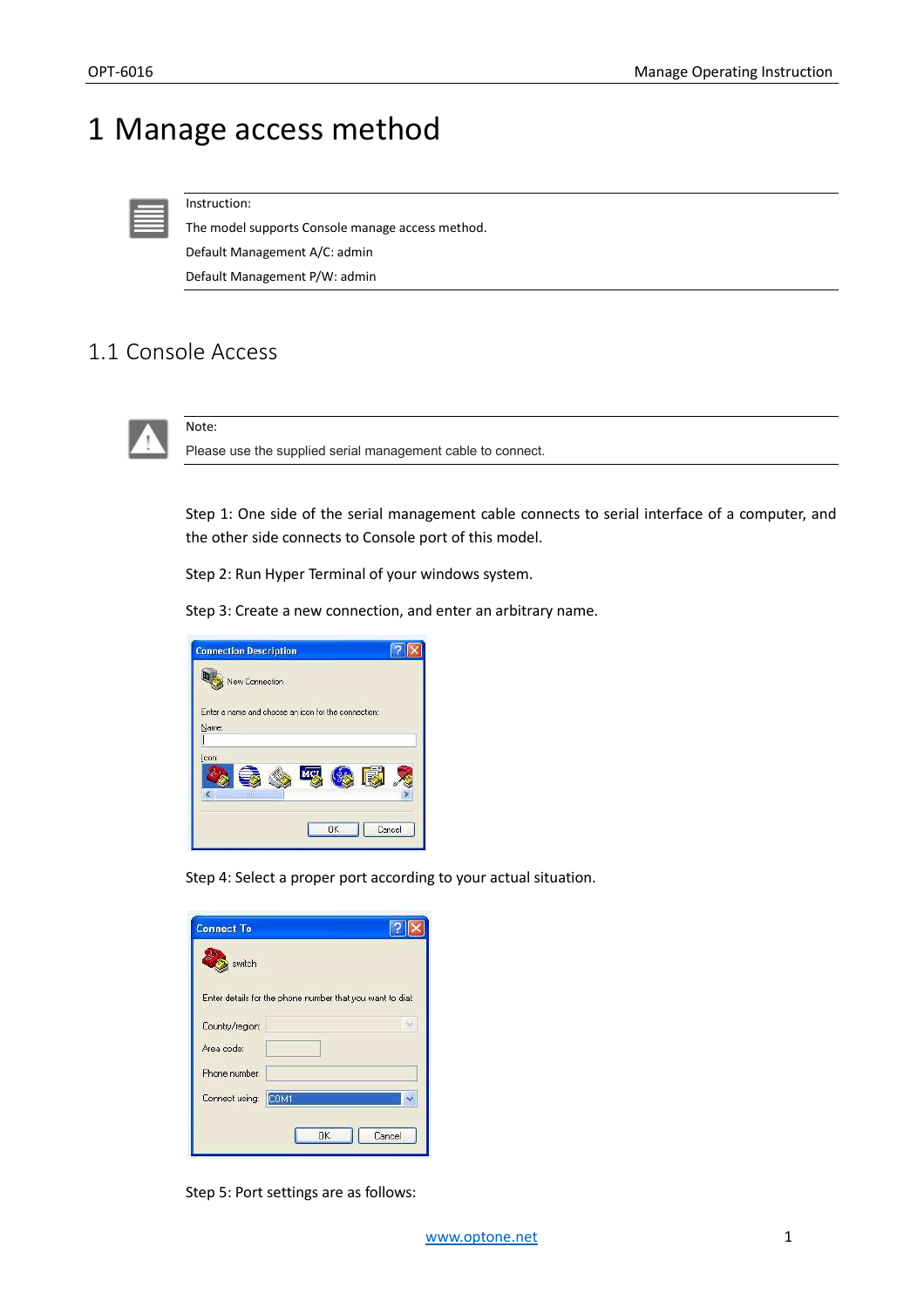| Bits per second: 115200 |                  |
|-------------------------|------------------|
| Data bits: 8            |                  |
| Parity: None            |                  |
| Stop bits: 1            |                  |
| Flow control: None      |                  |
|                         | Restore Defaults |

Step 6: Click "OK" to enter command line manage interface. Then, click "?"; or input command "help" and then click "Enter" to show all commands of the first level menu, as is shown below:

```
Username Does Not Match, Please Input Again
UserName:
Username Does Not Match, Please Input Again
UserName:
Username Does Not Match, Please Input Again
UserName:admin
Password: *****
***************Welcome to Use Optone Swtich*****************
#Switch:?
clear<br>help
                -Clear the screen
                -Helpreboot
                -Reboot This Device
default
                -Restore Factory Settings
logout
                -Logout System
        <dir> -Enter Port Config
port
config <dir>
               -Enter This Device Config
                -Enter This Device Status
status <dir>
#Switch:
```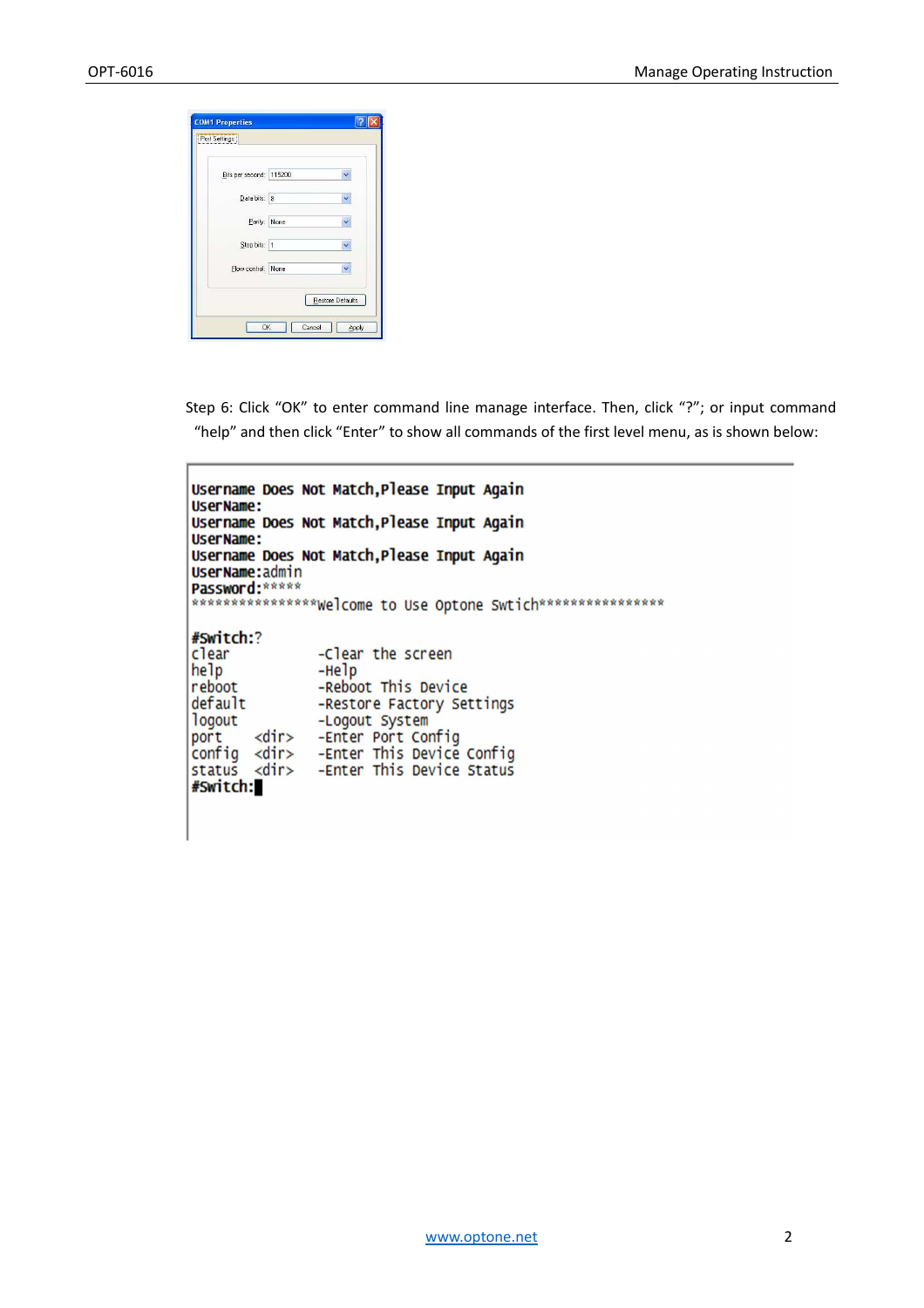# 2 COMMAND LINE INSTRUCTION



#### Instruction:

All commands support tab completion function. For example, if you need to input command of "temperature", as long as you click the initial letter "t", and then click "tab", the system will complete the whole command of "temperature" automatically.

### 2.1 The First Level Menu

| #Switch:?            |                           |
|----------------------|---------------------------|
| clear                | -Clear the screen         |
| help                 | $-Help$                   |
| reboot               | -Reboot This Device       |
| default              | -Restore Factory Settings |
| logout               | -Logout System            |
| port <dir></dir>     | -Enter Port Config        |
| $config$ <dir></dir> | -Enter This Device Config |
| status <dir></dir>   | -Enter This Device Status |
| #Switch:             |                           |

clear: Clear all characters of current screen.

help: Display all commands line available.

reboot: reboot the model.

default: Restore factory settings. All parameters are reset.

logout: Logout the current account

port: Enter "port" to set up the second level menu, such as port parameters, vlan, etc...

config: Enter the second level menu "config" to modify username, password or debug.

status: Enter the second level menu "status" to check temperature of the model.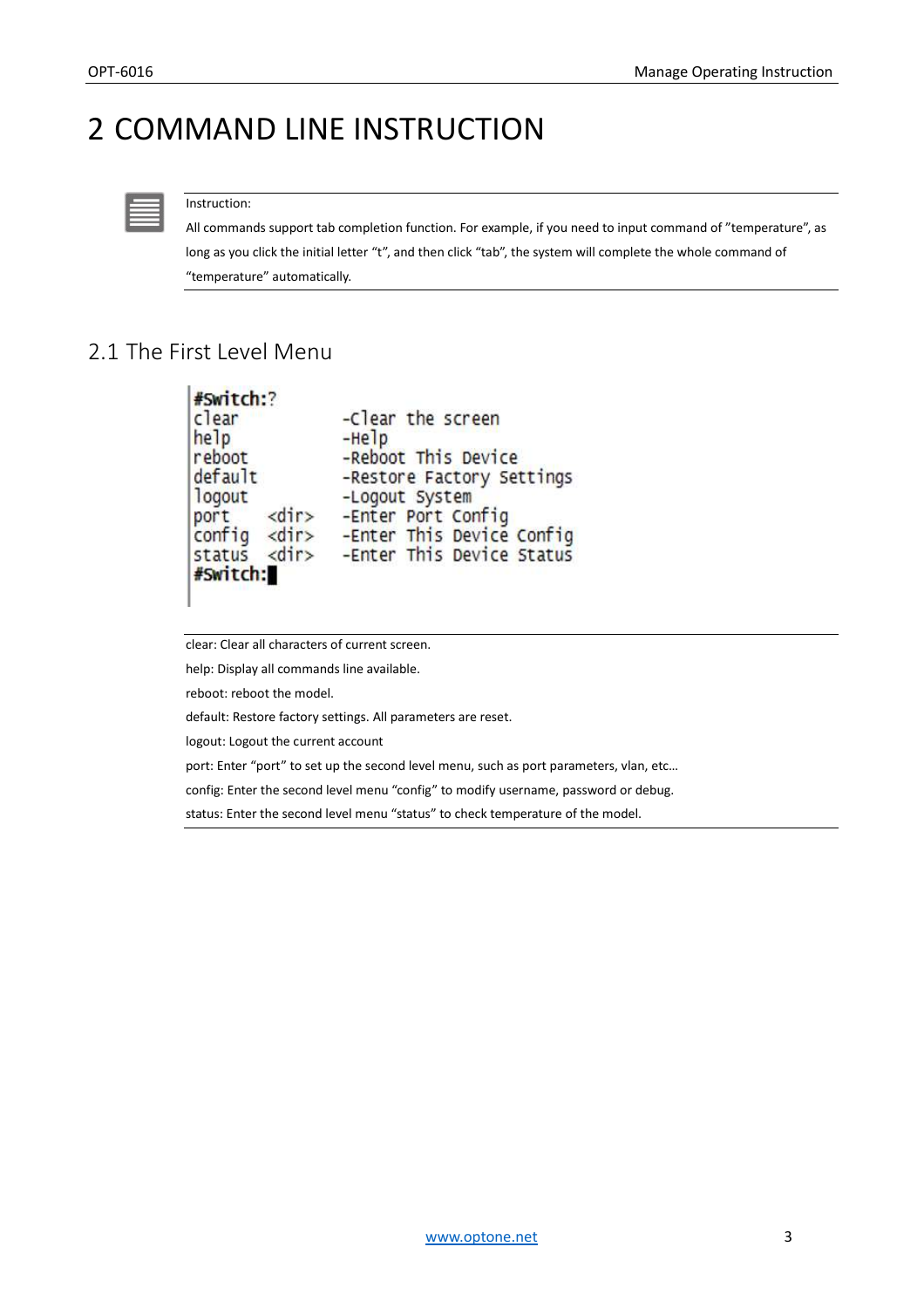## 2.2 The Second Level Menu [port]

| #Switch(/port):? |                             |
|------------------|-----------------------------|
| clear            | -Clear the screen           |
| help             | $-Help$                     |
| back             | -Back To The Previous Level |
| vlan             | -Set Port Vlan              |
| frame            | -Set Or Get Max frame       |
| packets          | -Set Or Get Max packets     |
| enable           | $-$ Enable Port             |
| disable          | -Disable Port               |
| mode             | -Set Port Mode              |
| rate             | -Set Port Rate              |
| <b>status</b>    | -See Port Status            |
| #Switch(/port):  |                             |
|                  |                             |

Clear: Clear all characters of current screen.

help: Display all commands line available.

back: Return to the previous menu.

vlan: Configure vlan based on port.

frame: Configure frame size of the port.

packets: Configure data package size ofFIFO-TX-RX.

enable: Enable some ports.

disenable: Disenable some ports.

mode: Configure modes of the port.

rate: Configure bandwidth of the port (Need to use cooperatively with command "suppression" under the second level menu "config").

#### 2.2.1 Usage of [vlan]

- 1、 *vlan add {1,2,3,15,16}*  Add a vlan group, and classify 1, 2, 3, 15, 16 to the vlan group
- 2、 *vlan all show*  Show all vlan groups of the model
- 3、 *vlan del 1* Delete the first vlan group. When there is only one vlan group, it cannot be deleted. The default classification is that all ports are in one vlan group.

#### 2.2.2 Usage of [frame]

- 1、 *frame 1 norma* Set the port 1 frame size as normal mode, namely the max frame size is 1522 bits.
- 2、 *frame 1 jumbo* Set the port 1 frame size as jumbo mode, namely the max frame size is 9728 bits.
- 3、 *frame 1 show* show frame size of port 1.

#### 2.2.3 Usage of [packets]

1、 *packets 1 5k –* Set packets 1 size as 5K (packets size parameter: 5K, 10K, 13.5K).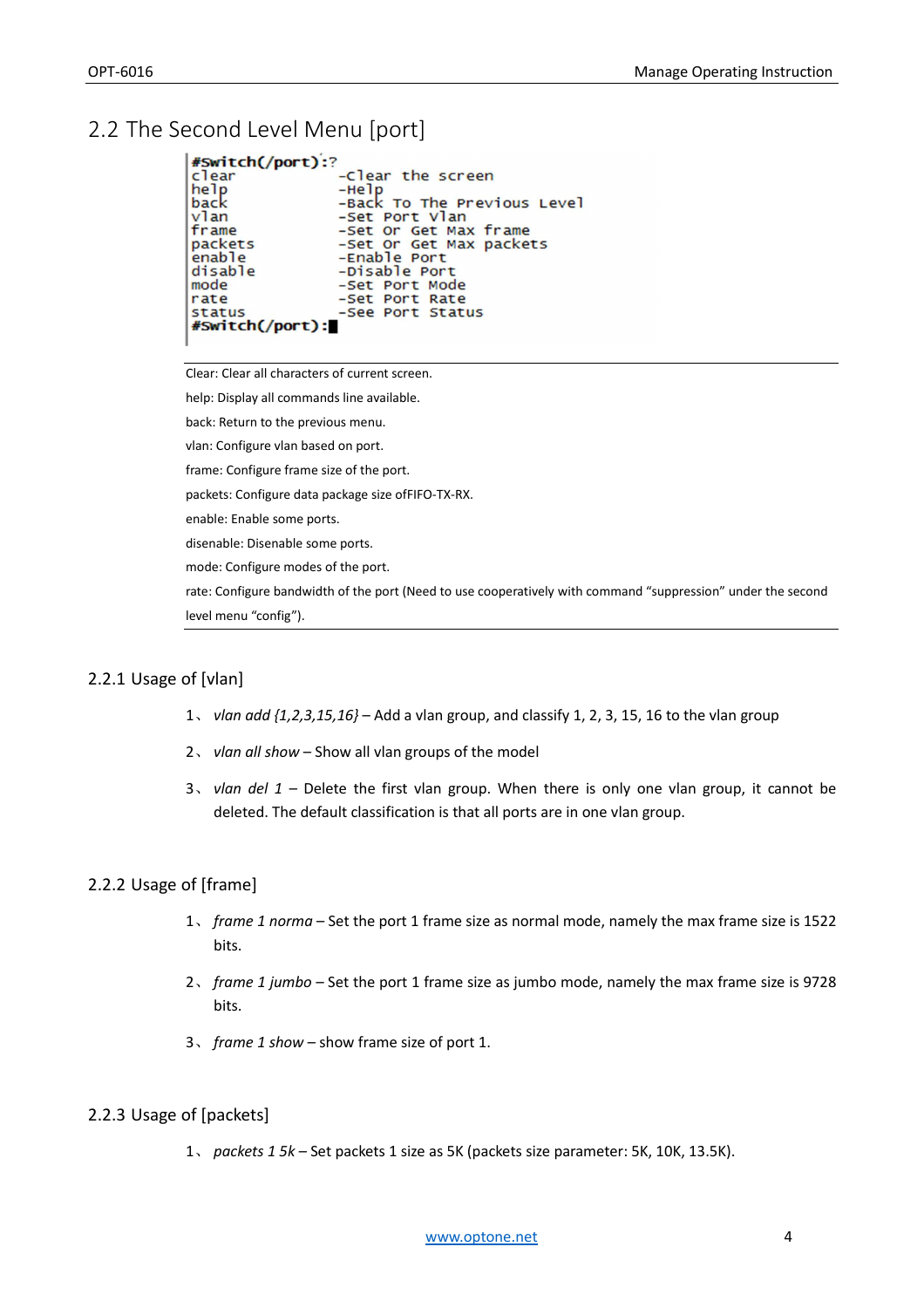#### 2.2.4 Usage of [enable]

- 1、 *enable 1* enable port 1
- 2、 *enable all* enable all ports

#### 2.2.5 Usage of [disenable]

- 1、 *disenable1* disable port 1
- 2、 *disenable all* disable all prots

#### 2.2.6 Usage of [mode]

There are three kinds of modes: [serdes], [sgmii] and [auto]. [serdes] is the default mode. When you insert 10/100/1000M copper SFP to the model, you need to change the mode from [serdes] to [auto] or [sgmii].

- 1、 *mode 1 sgmii* set the port 1 to [sgmii] mode
- 2、 *mode all auto –* set all the ports to auto identification mode

#### 2.2.7 Usage of [rate]

Configure bandwidth of the port (Need to use cooperatively with command "suppression" under the second level menu "config"). Command [suppression] includes two control blocks, bucket0 and bucket1. Each control block controls the turn on/off status of unicast, multicast, and broadcast's flow control. Command [rate] is the second level switch, which determines the exact port and the bandwidth of the port. Default configuration: bucket0 controls broadcast; bucket1 controls unicast and multicast. [rate] controls all ports are turned off by default.

- 1、 *rate 1 enable* enable flow control of port 1
- 2、 *rate 1 disable* disable flow control of port 1
- 3、 *rate 1 b0 2* the max bandwidth of the packet controlled by bucket0 of port 1 is 2\*8=16M (the max is 1000M)
- 4、 *rate 1 b1 2 -* the max bandwidth of the packet controlled by bucket1 of port 1 is 2\*8=16M (the max is 1000M)

#### 2.2.8 Usage of [status]

- 1、 *status 1 show* show status of port 1
- 2、 *status all show* show status of all prots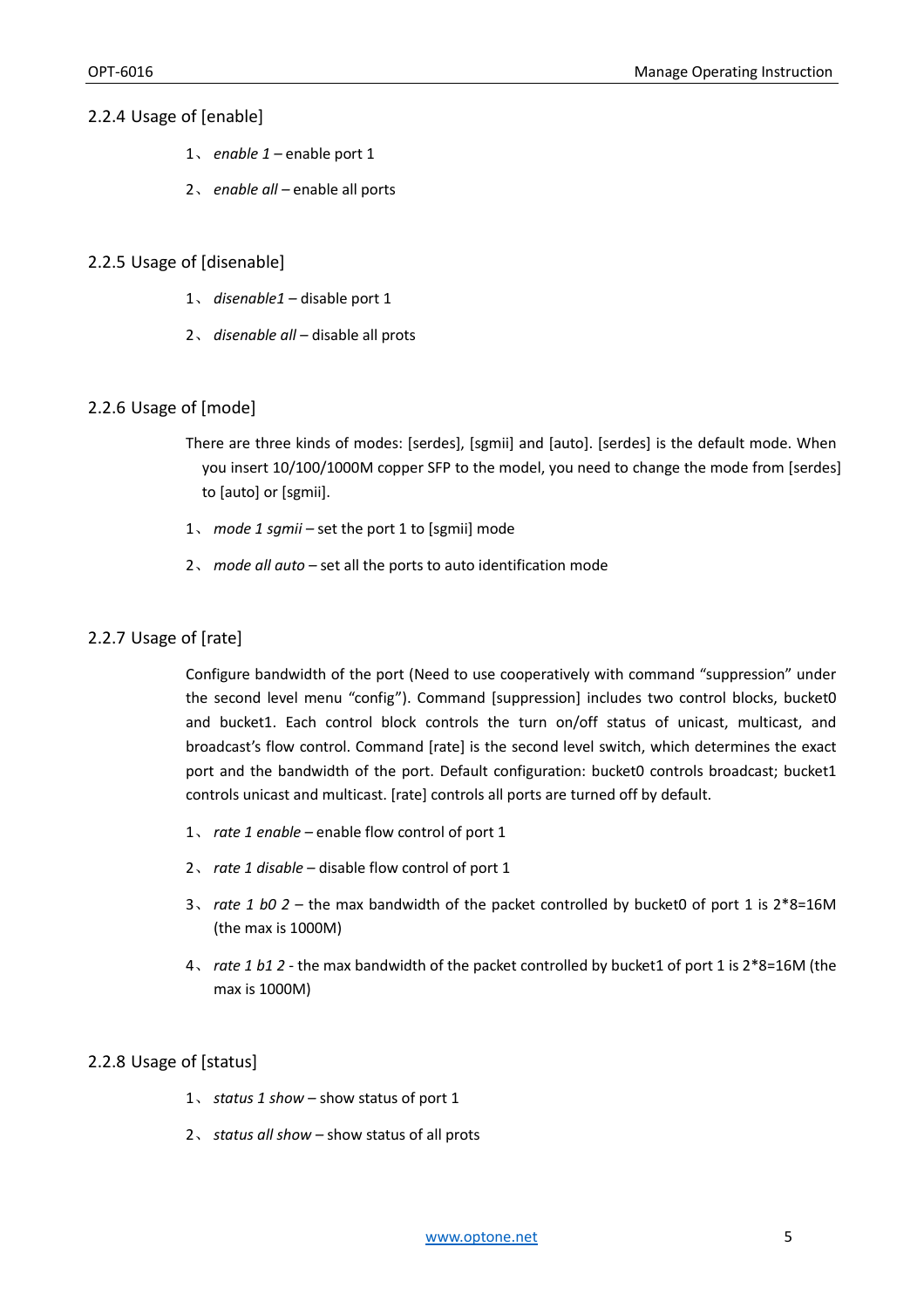## 2.3 The Second Level Menu [config]

```
#Switch(/config):?
                     -Clear the screen
clear
he<sub>lp</sub>
                     -Help<br>-Back To The Previous Level
                     -Set Bucket Bit Rate
suppression
                     -Modify UserName<br>-Modify Password
user
password
#Switch(/config):
```
clear: Clear all characters of current screen. help: Display all commands line available. back: Return to the previous menu. suppression: Configure bucket0 or bucket1. user: Modify username password: Modify password

#### 2.3.1 Usage of [suppression]

- 1、 *suppression b0\_type 111111*bucket0 turn on flow control of all packets, including unicast, multicast, and broadcast.
- 2、 *suppression b0\_type 000000*bucket0 turn off flow control of all packets, including unicast, multicast, and broadcast.
- 3、 *suppression b1\_type 111111*bucket1– turn on flow control of all packets, including unicast, multicast, and broadcast.
- 4、 *suppression b1\_type 000000*bucket1 turn off flow control of all packets, including unicast, multicast, and broadcast.

```
suppression b0_type 111111(BIT5~BITO Set 1:Enable)
BITO: Unicast
BIT1:Multicast
BIT2:Broadcast And Length<0x16
BIT3:Broadcast And Length>=0x16
BIT4:Reserved MAC Address Frame
BIT5:Destination Lookup Fail
```
#### 2.3.2 Usage of [user]

1、 *user switch –* modify username to switch

#### 2.3.3 Usage of [password]

1、 *password 12345 –* modify password to 123456